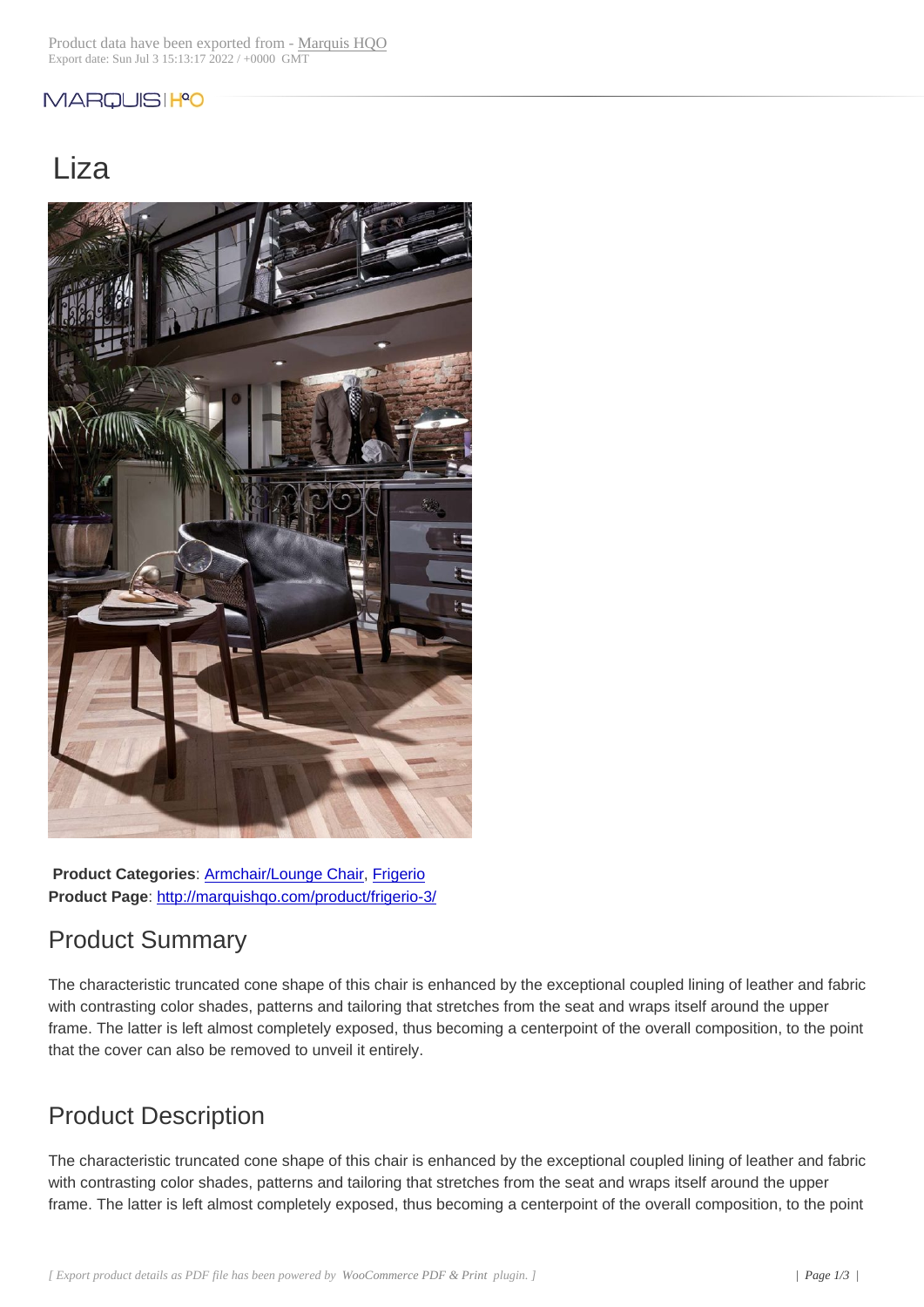that the cover can also be removed to unveil it entirely.

## Product Attributes

- Dimensions: 78 & times; 72 & times; 74 cm
- Type: Living, Armchair/Lounge Chair, Outdoor, Armchair/Lounge Chair
- Material: Wenge, Walnut
- Designers: Karim Rashid
- Colors: Black, Blue, Pink, White
- Brand: Frigerio

### Product Gallery